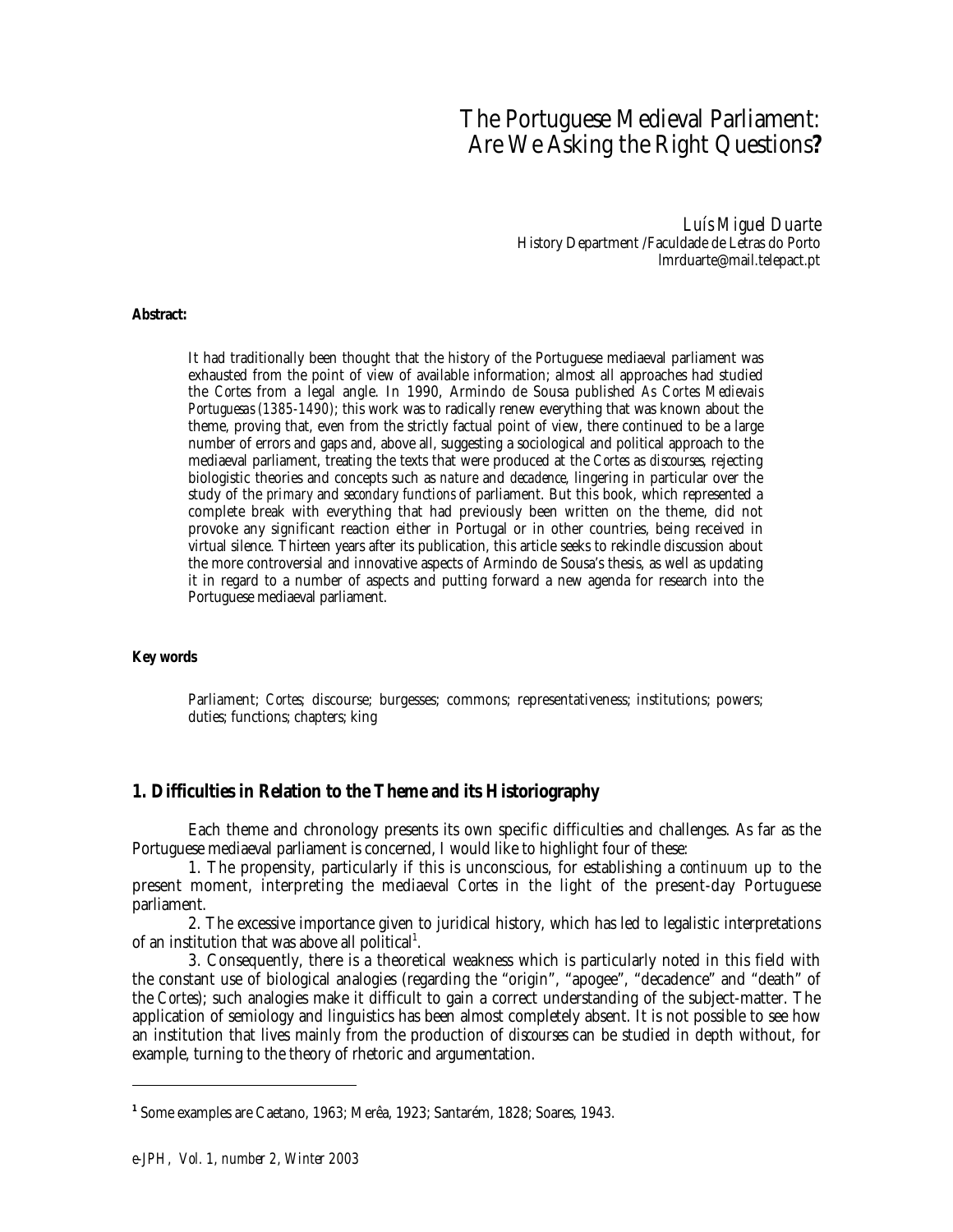4. Like many other areas of Portuguese history, the mediaeval parliament has suffered from the lack of a sizeable, sustained and lasting positivist school that has worked on it $^{\rm 2}$ . Until recently, there was no good institutional study of the *Cortes*, no reasonably safe knowledge of the respective documentation; there wasn't even a reliable catalogue of the meetings of the *Cortes* in Portugal in the mediaeval period $^3$ . Even worse: it was falsely announced in university circles that everything had already been done "on the *Cortes*".

# **2. The Contribution of Armindo de Sousa**

It was in such a context that, towards the end of the 1970s, Armindo de Sousa, a lecturer at the Faculdade de Letras do Porto, began working on his doctorate entitled "The Portuguese Mediaeval *Cortes*". The project was received with some scepticism, precisely because it was generally agreed that everything that there was to write had been written, so that this historian, in following his inclination, decided to investigate what he termed "The mentality of the representatives of the commons through the general chapters of the *Cortes*".

As he continued to publish methodological essays (the most important of which was *As Cortes de Leiria/Santarém de 1433;* Sousa: 1982) in which he refined the traditional way of approaching parliamentary documentation, especially the general chapters, Armindo de Sousa realised that not only was the work not "all done", but that there were numerous factual errors, gaps and ambiguities; furthermore, the overall understanding of the parliamentary institution seemed to him to be inadequate. So, he began to direct his efforts towards two main areas:

1. A documentary survey that was as exhaustive as possible and a detailed criticism of the sources collected, in order to arrive at a catalogue of those *Cortes* that really did take place and their respective features;

2. A renewal of theoretical problems, not only concerning political history and institutional history (to arrive at a different interpretation of what the mediaeval parliament actually was), but also as regards the hermeneutics of the *general chapters*, which he very soon chose to be the quintessential source for his work.

In fact, the convergence of these two avenues of research quickly convinced Sousa that the reality was quite different from the one that he had been told about: the documentation of the *Cortes* was insufficiently known and had frequently been poorly analysed; the inventory of the Portuguese *Cortes* had been badly compiled; the traditional understanding of the institution was wrong. So that Armindo de Sousa had to concentrate his attentions on clearing the terrain, checking every source, every date, every statement made about the *Cortes*, in order to reconstruct the *lied* – who, when, where, how and why – of the mediaeval parliament. And he did not complete his initial project: the study of the collective attitudes of the representatives of the commons through the general chapters. He was only to enter upon this terrain in subsequent works $4$ .

The book which came of his research was entitled *As Cortes Medievais Portuguesas (1385-1490)*, Porto, I.N.I.C./C.H.U.P., 1990, 2 vols. It left us with an extremely large number of novelties and controversial interpretations, as well as further paths to explore. Because the author is no longer with us, because it is a very rare event for stimulating theoretical proposals to appear in Portuguese mediaeval history, and, finally, because I believe that Armindo de Sousa's thesis never received the attention that it deserved (even if only by virtue of its being disputed), except as a simple inventory of the *Cortes* and

1

**<sup>2</sup>** The *História de* Portugal of Alexandre Herculano went no further then Afonso III (1279); and the *História da Administração Pública em Portugal nos séculos XII a XV*, of Henrique da Gama Barros, paid little attention to the

<sup>&</sup>lt;sup>3</sup> A recent one is in Caetano, 1981 (316-320, 476-480); the more reliable, Ribeiro, 1792, 2, 46-170.

**<sup>4</sup>** Mainly the chapter "A socialidade (estruturas, grupos e motivações)" (Mattoso, 1993, 391-473), but also his contribution "Os Homens" (Ramos, 1995, 118-245). Or his study of social conflict (Sousa, 1983).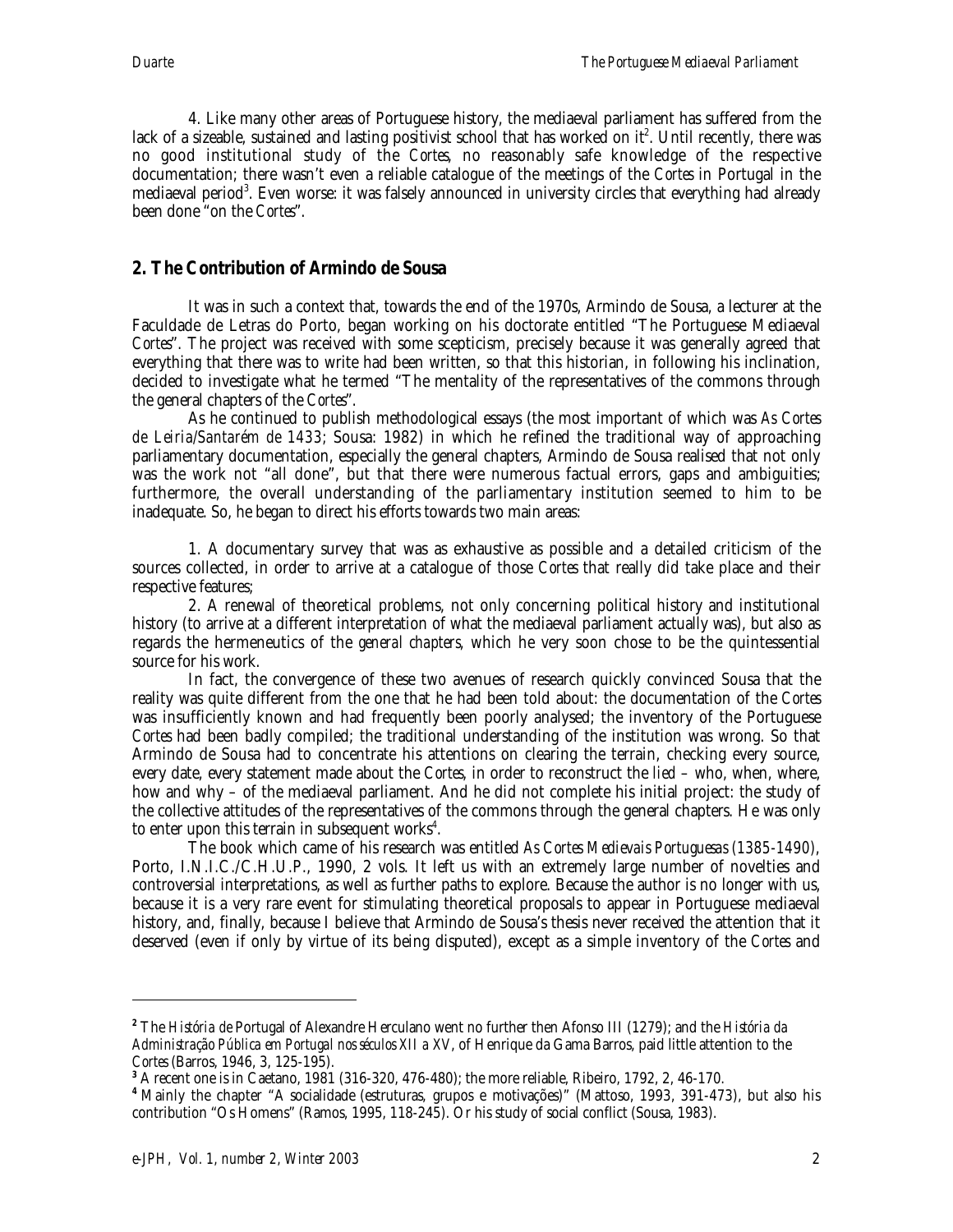their chapters, I should like to highlight the most innovative aspects of this work and to concentrate on the new questions that should be asked on the basis of this.

# **3. How Should the Mediaeval Parliament be Approached?**

The medieval parliament should not have been approached exclusively by legal historians, searching for its respective "nature", "disposition", "character", "appearance", "make-up" or "essence"; they should have avoided all biological and psychological analogies that direct our attention to the "vitality", "apogee", "decadence" and "death" of parliament. Instead, its *powers* and *duties* should be defined, since the specificities of this – or indeed of any – institution are rooted in its social function and in the collective awareness of such a function. Taking care over the use of concepts and resisting the careless use of common sense notions were always matters of honour in all of Armindo de Sousa's research – a rare attitude amongst Portuguese mediaevalists.

Parliament came to be classified as a "sub-structure or partial structure" of the overall political system, just like the king, the royal Council, the jurisdictional domains, the borough councils and the Episcopal curias. Yet, in this overall political system, the different roles were unclear and overlapped with one another, whilst powers and duties were confused; whilst, in the 14th and 15th centuries, there was a tendency to produce finished structures, with the granting of regiments or regulations, such a movement did in fact begin at the bottom and did not reach the *Cortes*, which never had any regulations or even achieved a complete structure. For this reason, the *Cortes* would always be an entity that was *in fieri*, and, as Armindo de Sousa suggests, one whose *fortitudo* would vary in inverse proportion to the royal *imbecilitas*: in other words, a weak king would lead to the *Cortes* becoming bold and insolent; whereas a strong king would lead to the *Cortes* becoming almost decorative.

As they never had any fixed periods for their assembly, the *Cortes* would be summoned (and juridically created) by *convocational letters*, stating the venue, starting date and the aims of the meeting. The author underlines this aspect: though the *Cortes* represented the common people's quintessential opportunity to be heard, the respective convocation always depended on the king (duly advised).

### **3.1. Municipal Representatives: an Honour or a Punishment?**

The municipal representatives belonged to the municipal elites, the same which dominated local government (Coelho; Magalhães: 1986; Barata, 2001; Duarte: 2001). These, in turn, elected from amongst themselves judges and councillors and, at related meetings, appointed the delegates to the *Cortes*. Was it worth the trouble becoming a municipal representative? This is not an easy question to answer and I believe that it must remain open: in favour of a person accepting the position was the reinforcement that it lent to his prestige and local political capital, the privilege of belonging to a restricted club that had close dealings with the finest nobility in the land, members of the high clergy, the king and his courtiers, the possibility of establishing fruitful, human and even professional contacts with his counterparts in the main cities, the fact of being fully informed about all the kingdom's business, the fact of "being on the inside". Of the factors ruling against accepting the position were the travel involved, the fact of sometimes being away from one's home and business for too long a time, attending working sessions that could become painful and uncomfortable. Apparently there was no hard and fast rule: some wanted to be representatives, others didn't – just as was the case in relation to positions on the local council.

What is more interesting is the issue of the price of participation. Travelling to the *Cortes* was extremely expensive: there was the cost of travel and accommodation for the representatives and their companions, food, the cost of paying for the animals needed to transport them, new clothes and, finally, the cost of buying from the chancery a copy of the decisions that were of interest to the borough. This is a theme that deserves greater research, because the financing of this attendance at the *Cortes* was a constant concern and a delicate problem to solve, requiring the sort of imagination that was common in municipal finances, because the "price of dialogue", as Denis Menjot has called it (Menjot, 1981), could be so high that it forced some boroughs, those in greater difficulties, to opt for missing the *Cortes* altogether. In 1481-82, Dom João II decided to subsidise the townships' expenses in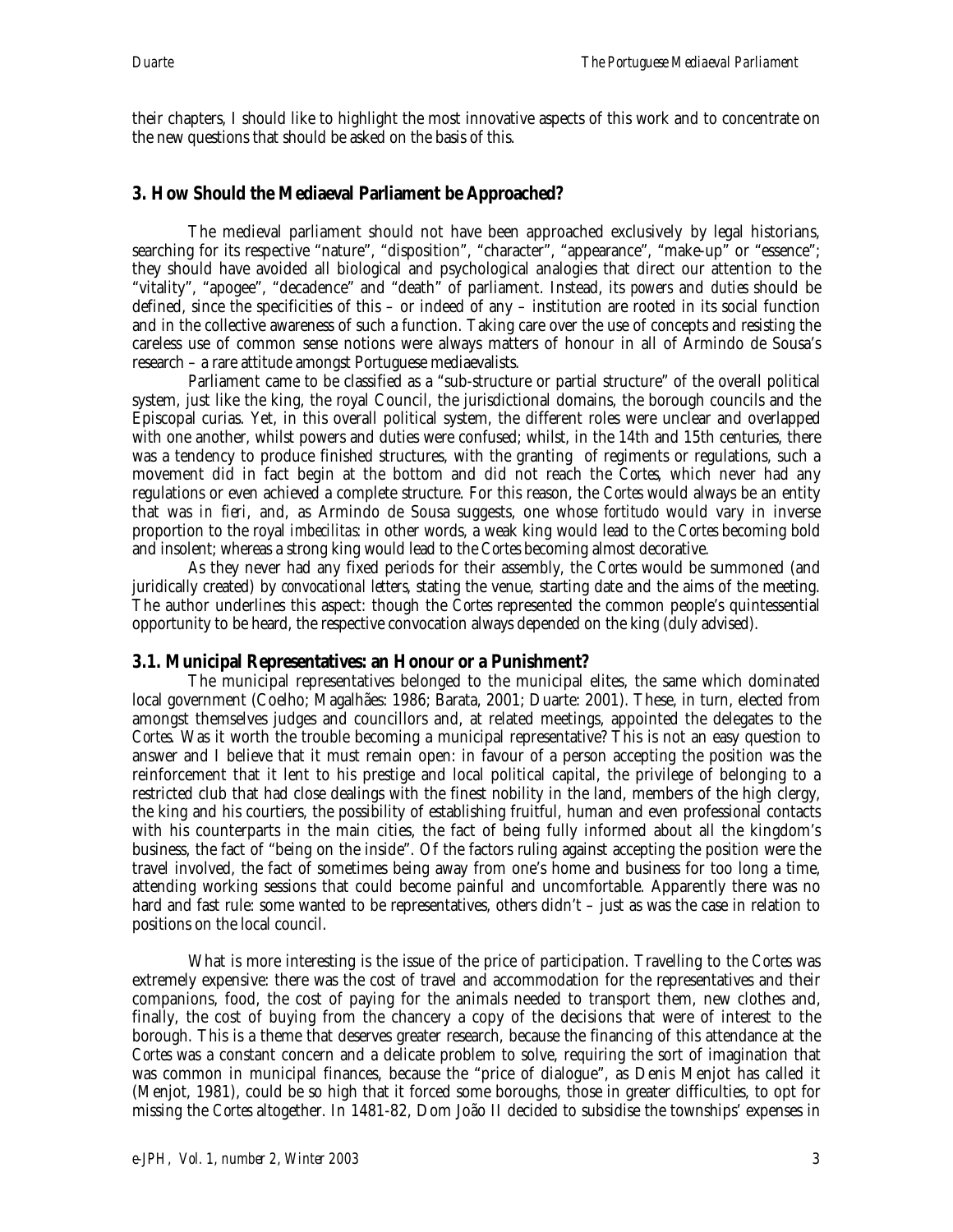travelling to the *Cortes*; but this was a doubly serious precedent, firstly because it placed an excessive burden on the public purse, and secondly because, to some extent, it turned the representative of the commons into the king's hostages. It is certainly a delicate matter asking a king to pay for one's accommodation, food and travel.

# **3.2.** *Primi inter pares***: the Seat on the Benches**

In mediaeval society, the seat that one occupied at the official opening ceremony was meant to mirror one's position in society or, in the case of delegations from the boroughs, in the hierarchy of cities and towns. The only seating plan that we know of, at the *Cortes* of 1481-82, shows us the 80 boroughs distributed over 16 benches; on each of them, we can find the customary order: the most important in the middle, the second most important on the right, the third on the left, the fourth further to the right, and the fifth on the left at the end (Sousa: 1990, 1, 132-135). Does this mean that the seating plan for the room in 1481 provides us with an accurate 'municipal picture' of the country? No: firstly, because, at best, what we have is a picture of political prestige, which depended not only on economic and social vitality but also on antiquity and military services; secondly, because these seats might have been gained one or even two centuries earlier; and lastly because it was almost impossible to dislodge a borough from its position, even though it may have become a shadow of its former self. Only the battles fought over the front bench, with Lisbon's leadership being uncontested and where Porto was desperately seeking to rise above fifth place, would be worth a closer study.

After the official opening ceremony, at which one of the king's representatives would make the opening speech, and beginning with the *Cortes* of 1331, the members of parliament were separated and each estate met separately; at these same *Cortes*, the commons were granted the parliamentary status of a "class", "order" or "rank" for the first time, just like the nobility or the clergy.

But this is one of the aspects that Armindo de Sousa explains less clearly, and which could be usefully studied in greater detail, as soon as we obtain suitable information. In this same year of 1331, the practice of holding plenary meetings by estate was established. This may have happened for the clergy sometimes (on few occasions, as it happens, because the real plenaries of the clergy were held outside the *Cortes*, quite possibly before, but not during, the parliamentary sessions) and it happened even less frequently (if in fact there was ever such a meeting) for the nobility. We are touching upon one of the central and potentially most innovative themes of de Sousa's reflection upon the mediaeval parliaments: it is suggested to us that the traditional corporative and consensualist idea that we have of the three estates meeting in an assembly to discuss what was best for the country, under the paternalistic and watchful eye of the sovereign, should be superseded by another idea: an opening session conducted with the greatest possible pomp and circumstance, and attended by the high nobility, the high clergy, the burgesses, the king and the main officers of the court, for the reading of the initial arguments ("the scenario of the first *Cortes* summoned by Dom João II was, in itself, nothing more than an ideological discourse", remarked Armindo de Sousa; 1990,1, 172). Once this was finished, another type of *Cortes* was held that was completely different: the king would leave, although he remained close at hand; the nobles and the clergy, knowing that they were more than likely to be the "main target", would return home, sometimes leaving behind proctors to act on their behalf (and then it would be necessary to know who these were and what powers they had). It was then that the real work would begin, with the people's delegates dividing themselves amongst committees and sessions of different types: plenary sessions, closed sessions, inter or intra-estate committee meetings, meetings with the king or his delegates. The great spectacle of luxury, the strictly marked hieratic and hierarchical positions and the order of the inaugural session, were replaced by the noise, disagreement and confusion that normally reigned at town council meetings, law courts, even in churches.

We do not know a great deal about other forms of municipal association at the *Cortes*, especially *regional sessions*. In a recent debate that greatly enlivened Portuguese public life, some historians mentioned the lack of any trace of *regions* in our past, or even of any municipal coordination. Armindo de Sousa proves that this idea is wrong: in at least 8 *Cortes*, there were meetings between burgesses from Entre Douro e Minho, which led to the presentation of general chapters from this region; the same thing happened, in at least three *Cortes*, with the Algarve boroughs (the *minutes of the*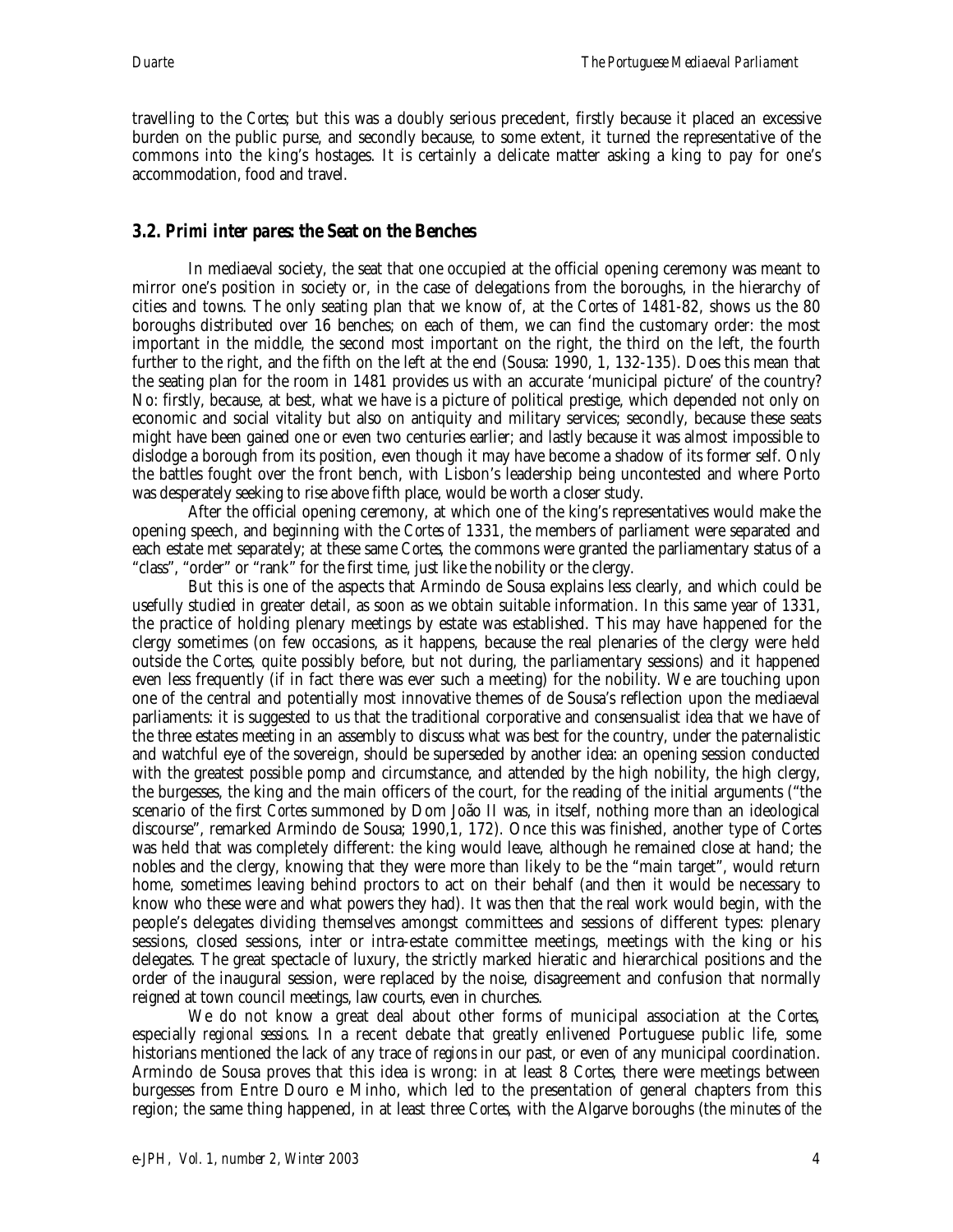*council sessions* in Loulé contain frequent references to meetings of regional coordination; Duarte, ed. 1999). There are also traces of chapters common to various regions and possibly refined at multilateral meetings. The hypothesis raised by the author of there having been exclusive meetings between the cities (the nine sees) seems to me to be rather poorly demonstrated, however.

In 1477, Prince João (the future king Dom João II) made a revolutionary proposal: he suggested the creation of a *committee of determinators*: an inter-estate delegation, with equal representation (five members per estate, plus two representing the king, making a total of 17 people), which would represent the plenary meeting to the prince. The reform, which would have represented a huge step in the restructuring of the *Cortes*, was never implemented. And, as far as the question of plenary sessions of the three estates occurring between the official opening and closing sessions is concerned, we only know of five such meetings (always attended by the king or by somebody representing him).

# **3.3. The Buying of Chapters, (Or "The act of buying chapters")**

This is another of the novelties to be found in this book, and one that has largely been ignored: only the general chapters of which each borough requested a copy were valid for that same borough (except when a coherent group of chapters with the respective answers was transformed into an ordinance of the realm). I have not seen this question commented upon; and yet it is a transcendent one. We need to know if it was always like this; and then to extract the consequences therefrom: could a borough be intensely involved in the negotiation of certain claims and then not ask for the corresponding certificates? Moreover, one borough could adopt a resolution – judicial, fiscal, military or economic – and the neighbouring boroughs might not do so. What implications did this have? The more we think about the problem, the more doubts occur to us: the many hundreds of general chapters could be converted into a similar number of sources of particularisms; the practice, which is common in our historiography, of considering the chapters and the respective answers to be a reflection of the situation of the country and the policies of the crown, already based on a hermeneutic equivocation (that of thinking that the situations were exactly as the representatives said they were), also ignores this rule.

Once the *Cortes* were formally closed, it could happen that the burgesses were forced to wander about after the king and his chancery, in order to carefully analyse each general chapter with its respective answer, so that they could then ask for a copy of those chapters that might be of interest to their borough. There are various implications here: this phase of the work required burgesses to have already enjoyed enormous political and administrative experience, and to have a specific sensitivity to matters that were of interest to the borough (or, to be more precise, to the social group that they represented); on the other hand, whilst going to the *Cortes* was already expensive in itself, consulting the final decision and waiting for an over-occupied chancery to issue certificates case by case led to an exponential increase in expenditure. The chapters were expensive, so that it was possible to arrive at this extraordinary situation: the burgesses were forced to choose, from amongst the numerous chapters that might be useful to the government of their region, those that they could afford to pay for.

# **3.4. Sedentary Court, Sedentary** *Cortes*

This is another good idea for discussion: today, in Portugal, we enjoy the visits of a president or a prime-minister to our region, to be dazzled by the proximity of power. We have projected this feeling into the past and imagined the regions rejoicing as soon as they heard that they were going to host the *Cortes*. This may be anachronic: receiving a parliamentary meeting would be an honour, it would bring the king and the court to the region, together with great liveliness and festivities, as well as political and social advantages (which Armindo de Sousa sums up as follows: "administration of the courts, correction of the abuses and arrogance of the powerful, supervision of the royal officers and presentation of complaints against the municipal elites"; Sousa: 1990, 1, 178). This was the good news; the bad news included "lodgings, abuses by the courtiers and nobles, theft, rape, rising prices,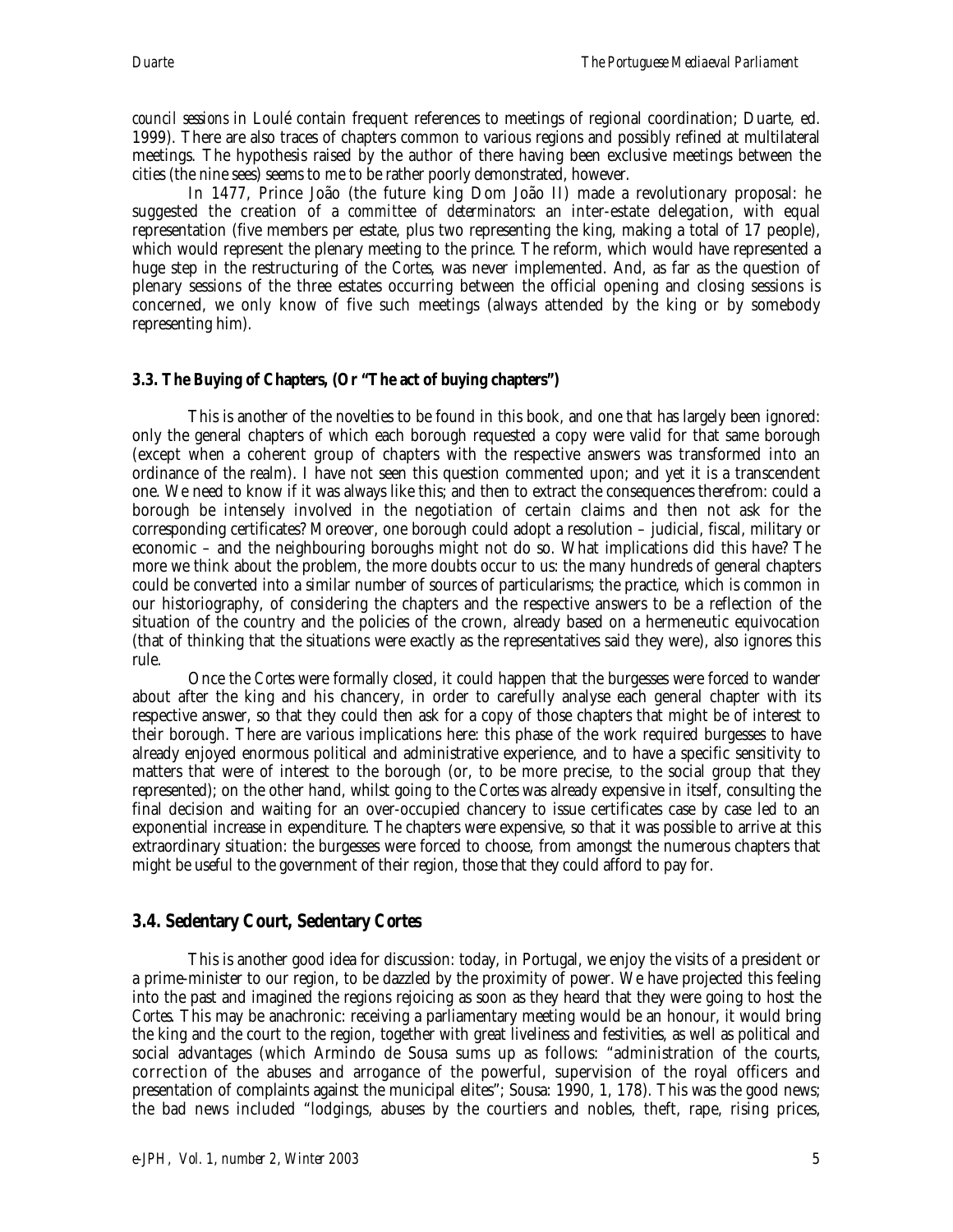disturbances". All in all, weighing up the costs, on the one hand, and the festivities and prestige, on the other hand, was it true, as the author says, that the honour of hosting the court and the *Cortes* did not outweigh the sacrifices? I think that this question still remains very much open.

Whether it was a reward or a punishment, this presence was not evenly distributed throughout the country, as was so often said; the *Cortes* followed after the king, met wherever it was most convenient for him that they should meet; and whenever the court remained around Lisbon, Santarém and Évora, the parliament would follow it. After 1401, parliament never again crossed the Mondego to go to the whole northern half of Portugal; and it kept as far from the periphery, so the saying goes, as the devil keeps from a cross.

# **3.5. The Commons at Ease, the Nobility Much Less So**

The corporatist and juristic view that has been formed of the *Cortes* has overlooked a number of obvious facts: that the clergy and the nobility had many opportunities to talk to the king individually or collectively, something that was not possible for the common people; that the boroughs presented themselves as a collective voice, whilst each nobleman and each clergyman (except for the cathedral chapters) spoke on his own behalf; that the overwhelming majority of the *Cortes* were summoned to ask the commons for money, which meant that certain concessions had to be negotiated in return. And because this was overlooked, it was not understood just how clearly parliament was seen as the "people's tribunal", that it was in fact the common people who were the most enthusiastic supporters of parliamentary meetings and that the other two estates of the realm would prefer to return home as soon as possible after the official opening ceremony; however, the nobles insisted on the compulsory nature of their summons to appear, which led Armindo de Sousa to presume that they always were, with the possible exception of some meetings called to deal with matters that were exclusively of interest to the commons (an idea that seems to me to require greater validation). The nobility attended 23 of the 44 *Cortes* summoned between 1385 and 1490, and we know only a few general chapters thereof (special chapters obviously made no sense). The clergy are documented as attending 24 *Cortes*, but, being aware that they were one of the favourite targets for the complaints of the people, they showed clear disinterest, were late in their participation or boycotted decisions.

If, as Armindo de Sousa suspects, the nobles would go to the opening ceremony and then leave representatives in their place, there are several questions that remain to be answered: who were these representatives? Why do we not know even one of their names? What was the extent of their powers as attorneys of the nobles? Were they simple informants, or did they have any decision-making capacity? At the *Cortes* of 1477, the nobles' representatives threatened that, if they left, it would not be possible to take any decisions about matters involving the nobility; this stance implied both experience and great political courage. The whole question has important political implications, as well as other implications relating to the institutional functioning of parliament. I should like to discuss deeper Armindo de Sousa's belief that the difference between nobles and the representatives of the commons, at the *Cortes*, was the difference "between aristocracy and democracy, the individual and the community, the right of exception and equality in the eyes of the law, the primacy of the clan and the primacy of the nation", with the nobles calling for the "privileges of lineage" and the commons arguing in favour of "the good of the realm and common law" (Sousa: 1990, 1, 188).

### **3.6. Who was Who on the People's Benches?**

After guaranteeing its admission to the *Cortes* of 1254 (Caetano, 1954), the third estate gradually improved its representation; 123 delegations passed through parliament (including ones from the University of Coimbra, six judgeships and "the farmers of Alcobaça", a big Portuguese monastery); I believe that the seating plan for the *Cortes* of 1481-82 gives us a stabilised picture of the 80 delegations that had a right to their own private seat. There were some *Cortes* that were exceptionally open and well attended, while there were other more routine sessions with restricted access. The map of the boroughs is impressive: the most highly populated judicial district, Entre Douro e Minho, did not even receive as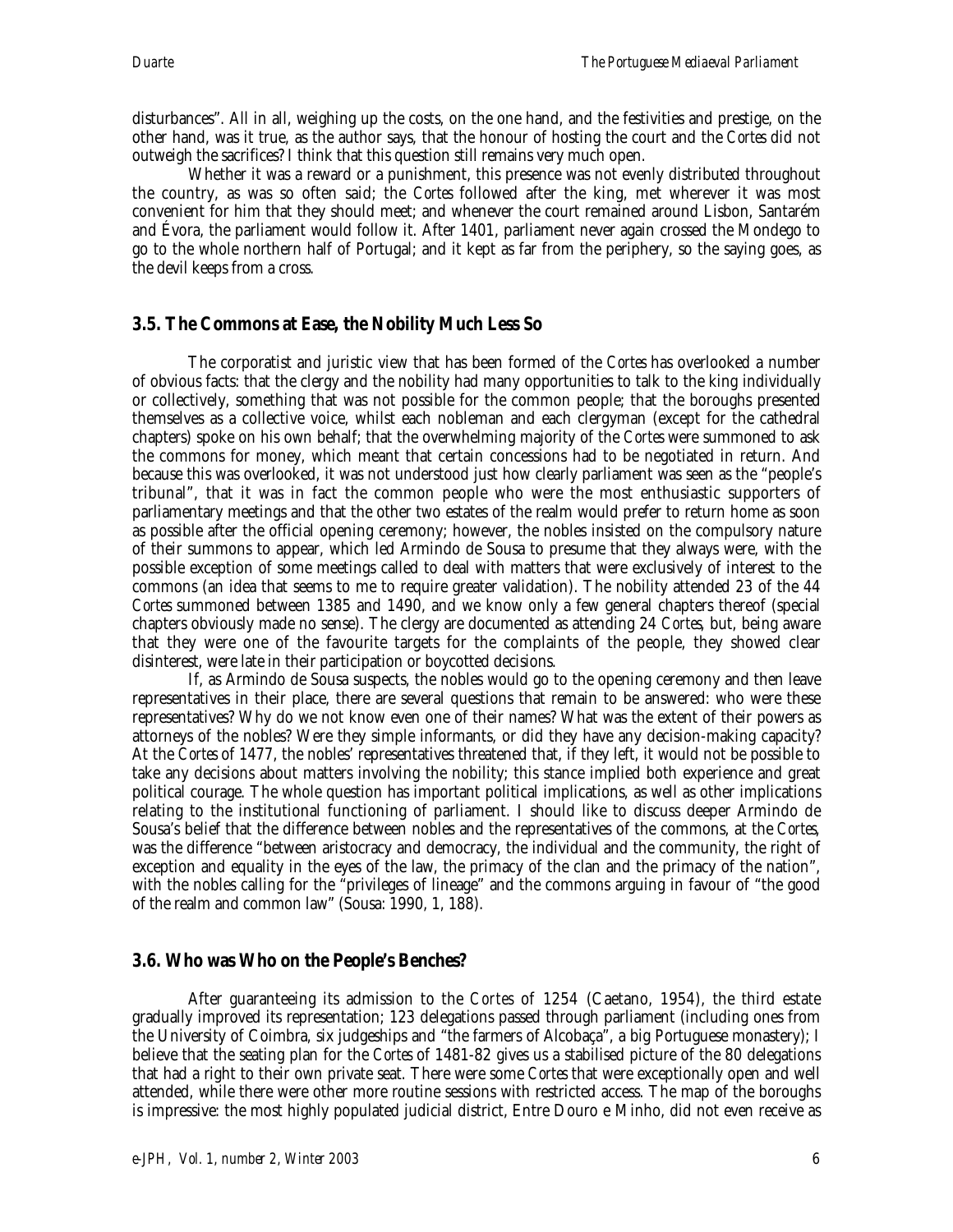many as 9% of the seats; it was worth as much as the Algarve. The sparsely populated Alentejo enjoyed almost half of the seats (45%); and, together with Estremadura and Beira, it occupied 76% of the seats. The strength of the feudal regime, allied to the highly scattered nature of the population living in Entre Douro e Minho, may help us to understand this picture: the representation of the boroughs had nothing to do with the number of townships and even less to do with the density of the population (Sousa:1990, 1, 189-205). I have yet to hear an answer to Armindo de Sousa's question: did the "regional" chapters of Entre Douro e Minho correspond to an awareness on the part of the respective burgesses that the district was under-represented? I rather tend to think that they corresponded to an awareness of claims and common interests, on the one hand, and to the reduced negotiating power of these delegations that did not amount to as much as 9%. Although somewhat crude and hypothetical, the figures that Armindo de Sousa puts forward provide us with food for thought: a delegation from the north-west of Portugal represented roughly 13,400 inhabitants, whereas another delegation from the Alto Alentejo spoke on behalf of 840 people (16 times less). Half of the "parliamentary" boroughs were on the border; 30 % in the Alentejo heartland. But it was the "heavyweights" from the coastal area (Lisbon, Porto, Coimbra, Santarém), together with Évora, who dictated the agenda. It is worth following the author's exercise and trying to discover an "economic representativeness", in other words, a representation that was based on the socio-economic interests of the regions. This leads us to conclude, for example, that the elites of the 17 boroughs in Trás-os-Montes and the Beiras that attended the *Cortes* had similar economic interests; and that intensive farming did not have the chance to speak in parliament, their voice being stifled by that of the great landowners from the Alentejo and Ribatejo. The sea, however, – trade, fishing, the extraction of salt – seems to have been widely represented in parliament.

The burgesses insisted – an essential rhetorical trope – on their genuine representativeness. They were not representative "geographically", as we have seen, nor even socially, since they only spoke on behalf of the few people that had chosen them ("landowner-farmers, cattle breeders, traders and merchants – the municipal elites"). Who represented the humble countryfolk and those who were dependent on the manorial estates? The respective landlords? The burgesses from the neighbouring boroughs? No-one? It is for this reason that Armindo de Sousa is able to state that "it is a fallacious proposition to postulate that the discourse of the common people's representatives reflected the interests, motivations and political strategies of the commons *tout court*; and it is much less true to suggest that the vision of the country and its problems as conveyed by this discourse can be taken as an objective diagnosis of the social reality" (Sousa:1990, 1, 206). However, this self-evident fact continues to be ignored and the situation of the country is uncritically deduced from the general chapters.

Having said this, it is not acceptable to make a poor interpretation of the representation of interests: there were people's chapters that defended the nobles; there were common desires that were jointly shared. And in the very representation of the common people themselves, it is possible to see the tensions existing between town and country, the seat of the borough and its outlying area, the local aristocracy and the artisans.

# **3.7. Delegates' Powers**

This question has been discussed at some length, although nowadays it is difficult to understand why. It has always been maintained that the mandate of the burgesses was imperative; they could only vote in keeping with prior instructions that they had brought with them from their boroughs. The analysis of sources undertaken by Armindo de Sousa finally clears up the problem once and for all. Immediately addressing the problem of the summoning of the *Cortes*: whenever these convocations explicitly and unequivocally stated the primary aims of the parliamentary meeting (for example, to vote on a subsidy), delegates could be instructed to vote in a certain way; but when these convocations concealed the primary aims, only revealing other objectives or restricting themselves to making empty generalities, imperative mandates made no sense. Delegates couldn't be instructed to vote in one particular way on matters that were not even known about. Furthermore, as we have seen, in each region, only the chapters that the respective burgesses decided to purchase were worth anything; and, in these cases too, they had almost complete freedom of action. And then again: the burgesses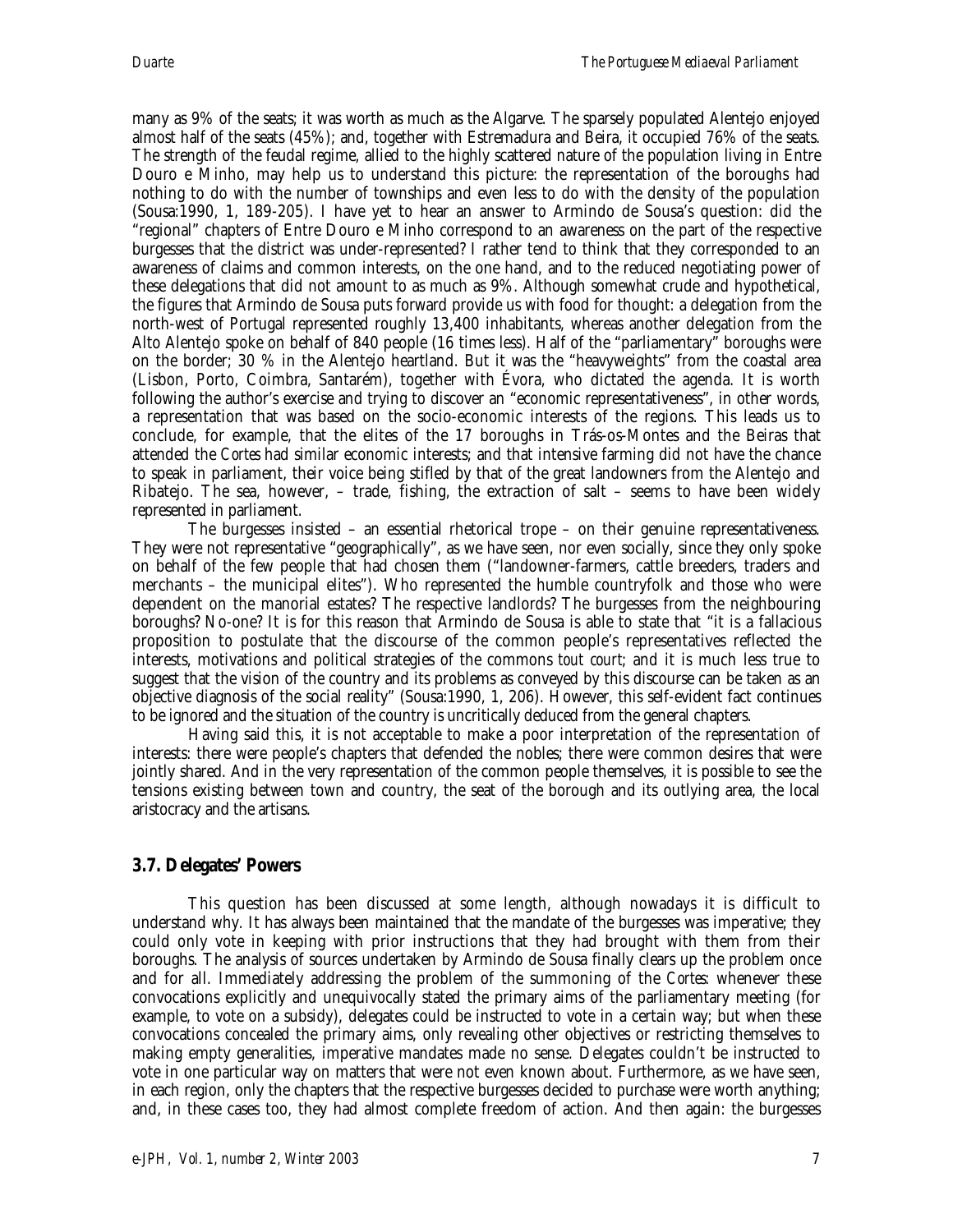ended up having real legislative power, since, by choosing certain general chapters in detriment to others, they were deciding upon rights and obligations that would affect the whole borough. This power, which was established in decisions taken by the *Cortes* of 1439 and 1459, may have had contradictory effects: demeaning for parliament (an institution whose decisions have little binding power is weaker) but prestigious for the representatives of the commons, whose powers increased significantly. In the actual wording of the general chapters, the burgesses enjoyed a wide-ranging freedom. A parliament whose delegates were mere conveyors of others' wishes would not be worth anything – neither for the crown nor for the realm.

The less imperative the mandates, the stronger the parliament. And there was no shortage of other possible causes for its weakness: the three estates were joined by a fourth group: the king's men. Everything about the Portuguese *Cortes* – its modus operandi, the almost complete lack of working plenaries or effective inter-estate committees – served to reinforce parliament's combative aspect, the dispute over complaints, and did nothing to unite all the participants in a primary group, clear in its social and affective relationships, one that showed itself to be an "us"'. The mechanisms of the Portuguese parliament favoured the continuation of divisions and social antagonisms, rarely promoting any kind of coming together over common objectives, whether "national" or otherwise. The official opening sessions were exceptional propaganda occasions for the king, but they did not serve to consolidate the institution of the *Cortes*; this was what the plenary working sessions were basically for; but such sessions, as we have seen, were practically non-existent. Antagonism was encouraged, together with disinterest and the fruitless waste of energies.

The *committee of determiners* conceived by Prince Dom João in 1477 could have solved some of these sticking points. But it never went ahead. Perhaps because, as Armindo de Sousa suggests, the clergy and the nobility enjoyed an *innate* parliamentary status, and were not prepared to exchange it for the status of elected representatives, operating on an equal footing with the municipal delegates. Basically, the first two estates managed perfectly well without the *Cortes*; the institution that should represent the three estates only represented one of them – and badly. For this reason, according to the author, the *Cortes* would never become an inclusive, fleshed-out institution. This is another key idea that we would do well to discuss.

### **3.8. The Spoken and Unspoken Functions of the Parliament**

The *Cortes* were summoned to debate and decide upon certain matters: those of a political, monetary and fiscal nature. In 40% of cases, they concentrated their energies upon the presentation of complaints and petitions to the king; and a roughly similar percentage of their time was taken up with deciding upon finance requests and loans. The sovereign, for his part, would only consult them to decide upon taxes and legal tender; the commons, for their part, only attended them to discuss petitions and grievances, or, in other words, to *legislate*. The prestige of the general chapters granted by the king was extremely high; according to A.M. Hespanha, it was at least equal to the prestige enjoyed by the ordinances and greater than that of the laws promulgated by the king alone (Hespanha: 1982, 367- 384).

But it was the taking of decisions upon taxes and legal tender that gave the *Cortes* their real strength; and it was this that made them essential for the king, and which therefore gave the people's delegates great bargaining power. As we must surely remember, when the king didn't need any money, the *Cortes* lost a great deal of their importance.

Paradoxically, it was on those occasions when the *Cortes* were politically more spectacular – 1385 and 1439 – because there was no king, that they had less importance as *Cortes*. They became an instrument of social change, placing their vocation as a normal structure of government between parentheses. As far as the classical functions that we were taught about are concerned – swearing in monarchs or heirs to the throne, confirming royal marriages, declaring war and peace, ratifying international treaties – the *Cortes* almost never performed these. The commons might well have wished this; but the kings did not allow it.

One should take note of this extremely important aspect: it was always popularly believed that the decisions taken at the *Cortes* could only be revoked by this same body. This seems to us to be a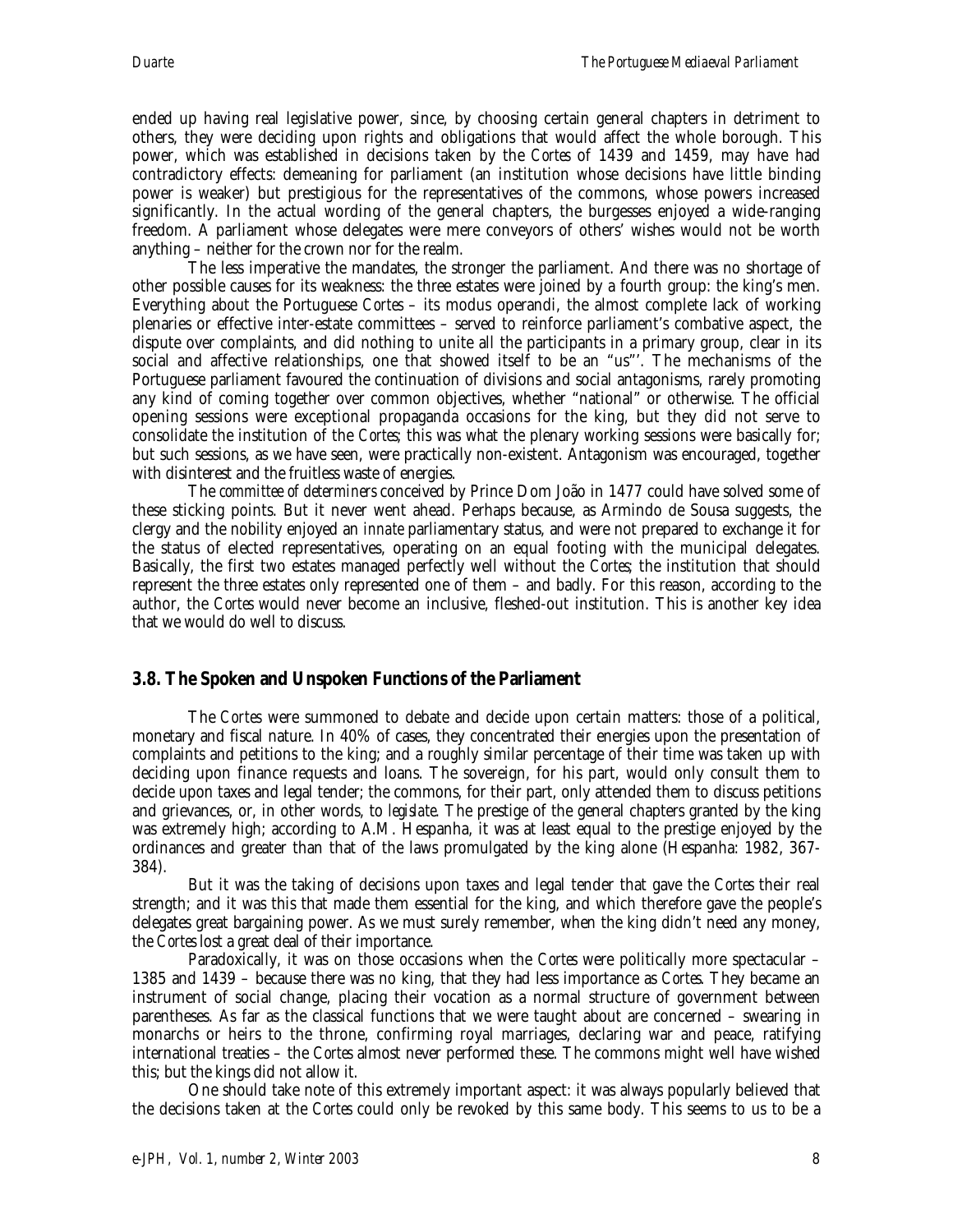reasonable 'constitutional' principle. The fact is that this rule was never established; which reveals a great deal about this institution's structural vulnerability.

But the *Cortes* also served for what was not said (and, in some cases, was not even known): to enhance the king's prestige, to efficiently disseminate information and, only with regard to the third estate, to create a class *ethos*: in other words, performing functions that Armindo de Sousa refers to as pedagogical and political, endowing the benches where the commons sat with ties of solidarity, integration, affectivity, a common capital of political experience, plans and utopias for the country (Sousa: 1990, 1, 266).

Always dependent upon the king and never completely structured, the Portuguese parliament, rather than having a "juridical nature", had a political status and the most essential part of its prestige at the time was based on its legislative function (drawing up and proposing general chapters to the king). For this reason, the *Cortes*, which only met if the king so wished, were never dependent upon him at a political and moral level; their strength and legitimacy were therefore based on a solid *political authority*, and not on any juridical status.

# **3.9. The Controversial Question of the Chapters**

I should like to stress just three points. Firstly: at the *Cortes* and in relation to them *thirteen* different types of documents were produced. The chapters are just some of them.

Secondly: the special chapters reproduce very specific claims from each borough; these were *ad hoc* petitions that were better suited to *ad hoc* judgements and not to turbulent negotiatory processes; they preferred the discretion of a private audience to the publicity of the plenary sessions. They were only presented at the *Cortes* for a question of sparing expenses: if the borough were to spend so much money on sending a delegation to parliament, then at least a return should be made on the investment by dealing with the borough's own private matters. For this reason, Armindo de Sousa stated quite vehemently that the special chapters, which were produced in great numbers at almost all the *Cortes*, *were not characteristic of*, nor did they characterise, the institution. I still believe that this argument has not yet been refuted in any convincing fashion.

Thirdly: as far as the general chapters were concerned, the vast majority of which have been lost, their wording presupposed a profound political experience and a great deal of technical competence, as well as intuition; the king's personality had to be taken into account, and the arguments had to be based on law and justice; the help of learned scholars was sought constantly, whilst recourse was also regularly had to the archives of the boroughs. As a source, the chapters present problems, for they represent "a special literary genre", with highly narrative overtones, dramatic touches and oratory devices. They are structured in three parts: the facts which motivated them (the matter that led the commons to raise the problem), the justifications and, finally, the petition(s), or, in other words, what was in fact being asked for. As can easily be seen, the first two parts are merely rhetorical devices used to promote the third part, the one that really matters. Therefore, in order to make history, we cannot innocently make use of these first two parts, and in particular the facts lying behind the case: as the author reminds us, these facts were presented as a "supposedly objective report", but it was also one that was full of "exaggerations", "social stereotypes" and "improper generalisations" (Sousa: 1990, 1, 513; Sousa: 1982).

The rest belongs to rhetorical theory and game theory in their explanation of conflicts: one asks for *a* in order to obtain *b*; one asks for a great deal in order to obtain just a part of this; a smokescreen is put up, concentrating arguments around a claim, in order to deflect the attention of the royal officers from what one really wishes to obtain; one systematically asks for something that may never be granted in order to mark out one's ground, or so that this utopia will start building its own path. There were *Cortes* that were well conducted strategically by the commons, others that were disastrous; there are lists of well structured chapters, others that reveal ineptitude (the king himself confirmed this). There were high percentages of success, as well as other percentages that were acceptable or insufficient. The burgesses' job was to exaggerate in their requests, the king's mission was to refuse just as much as was necessary. Armindo de Sousa shows himself convinced that when the commons saw half of their requests granted they would return home satisfied.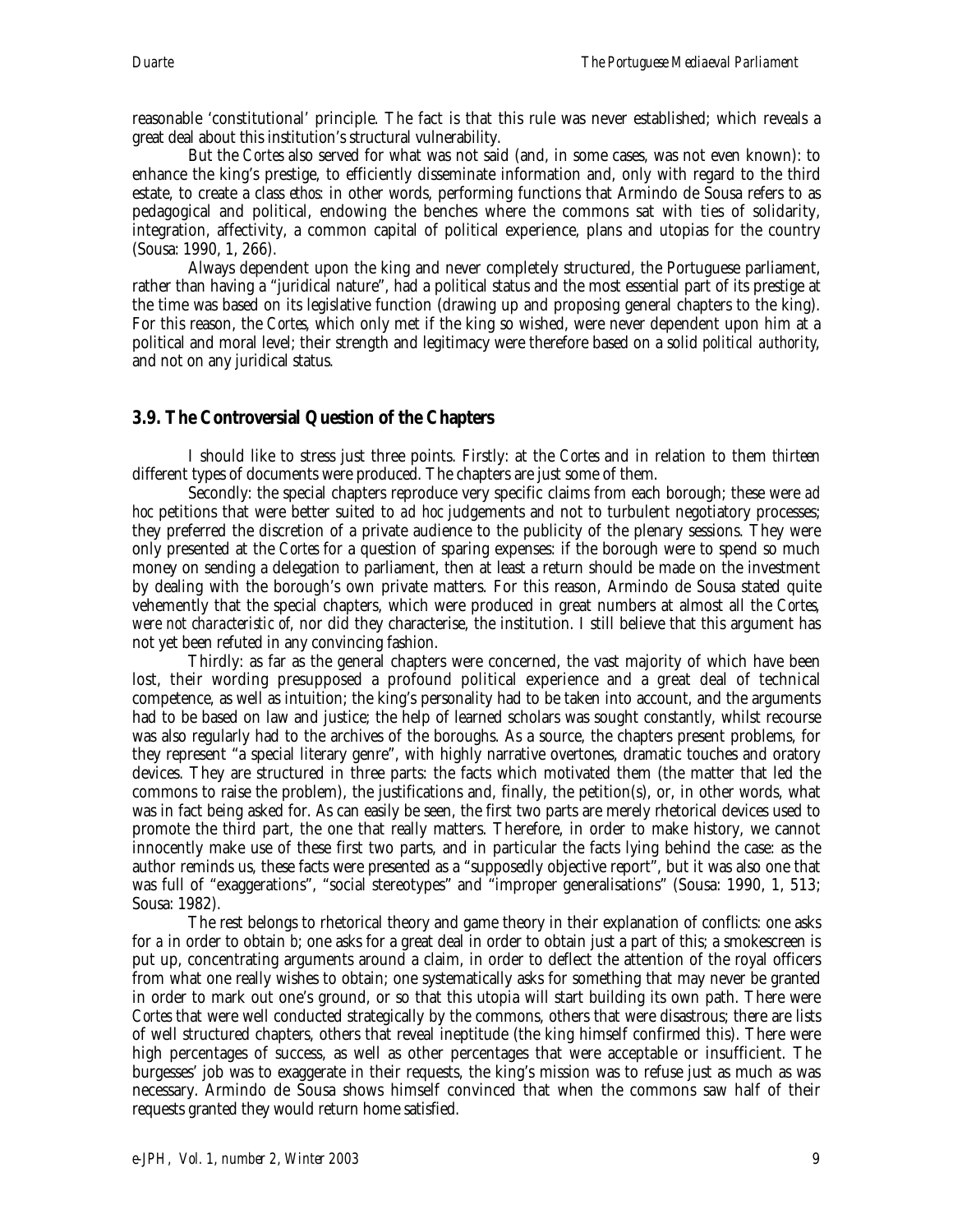The king had available to him nine types of possible answers, which could be basically reduced to two: to grant or reject the petition. For political reasons, it might be convenient to disguise rejection: and so the answer was delayed, other consultations were called for, it was decided that things should remain as they were, a part of what was asked for was granted, or else it was granted under certain conditions, or an evasive or inconclusive reply was given.

And so the author arrives at his *thesis*: 'The *Cortes* held between 1383 and 1490 must be seen as a substructure of the overall political structure, endowed not with power or powers, but with public, and universally recognised, authority, to advise monarchs and regents, to supervise the behaviour of political and administrative agents, to propose laws, to suggest reforms and to grant extraordinary taxes. All in the name of the nation – especially on behalf of the third estate – through members of parliament who were seen and accepted as the political representatives of the common people'. (Sousa: 1990, 1, 556-557).

This conclusion was formulated in this way in October 1987, that is 16 years ago. I can see no better programme for a good discussion. And yet nobody considered that such a discussion was worthwhile.

# **4. And So, What Directions Should we Continue in Today?**

From the reading that I have made of Armindo de Sousa's thesis, I believe that there are various avenues that can be explored.

1. In the light of his work and his total reinterpretation of the Portuguese parliament, now is a good time to re-read what has been written about the Parliament in France, England, Spain and Italy; for example, an Italian researcher summed up the mediaeval parliament to me in somewhat colloquial terms, in the various territories that made up the Italian peninsula, as a trade-off. Here the political authorities needed to ask for extraordinary financial contributions, so that they could negotiate a deal with the representatives of the "common people" (basically, then, they bought the subsidy). The same thing happened in Castile, during the 15th century. We have seen how this issue was dealt with in our own case and how essential it was.

2. The fact-gathering enterprise is far from being exhausted. The catalogue of the *Cortes* that were held can be constantly improved, whether to confirm the meetings that Armindo de Sousa states took place, or whether to clarify what happened both at those that were "insufficiently documented" and at those that were "erroneously acknowledged" (Sousa: 1990, vol. 2). There is a great deal that needs to be discovered about the dates when the *Cortes* began and ended, the matters stated in the convocation, the lists of those attending, the opening speeches, the chapters and other documentation that was produced. This same researcher's catalogue of the documentation produced at the *Cortes* contains some lapses and a fairly large number of gaps.

3. The participation of the clergy was not very deeply researched by Armindo de Sousa, although other scholars (Marques: 1988 and Ventura: 1997) have studied this question. The presence of the nobility at the *Cortes* (who they were, who represented what, how the participation of this estate came about) is practically still uncharted territory, although, as we have seen, that estate probably invested little or nothing in these meetings and would not have been missed over greatly. This is one of the avenues that it is most worth pursuing, in particular because the thesis that we have been following paid little attention to the matter.

4. Along the same lines, it would be worthwhile discussing the existence of different levels of representativeness amongst the three estates summoned to the *Cortes*, on the one hand, and within each of them. Here, the delegations of the front bench of the commons clearly commanded the others (and, amongst all the rest, the existence of some delegations that were more "equal" than others), with the clergy presumably behaving as if they were a single block (but a block in the midst of which there were also different factions and leaders) and with the nobility letting their respective participation slip to some extent. In relation to the third estate, when their representatives requested the dwellers in the regions without a seat at the *Cortes* to help pay the expenses of the towns and cities that were "of their responsibility and stewardship", they were postulating an unequivocal form of representativeness; was the royal refusal not objectively a denial thereof?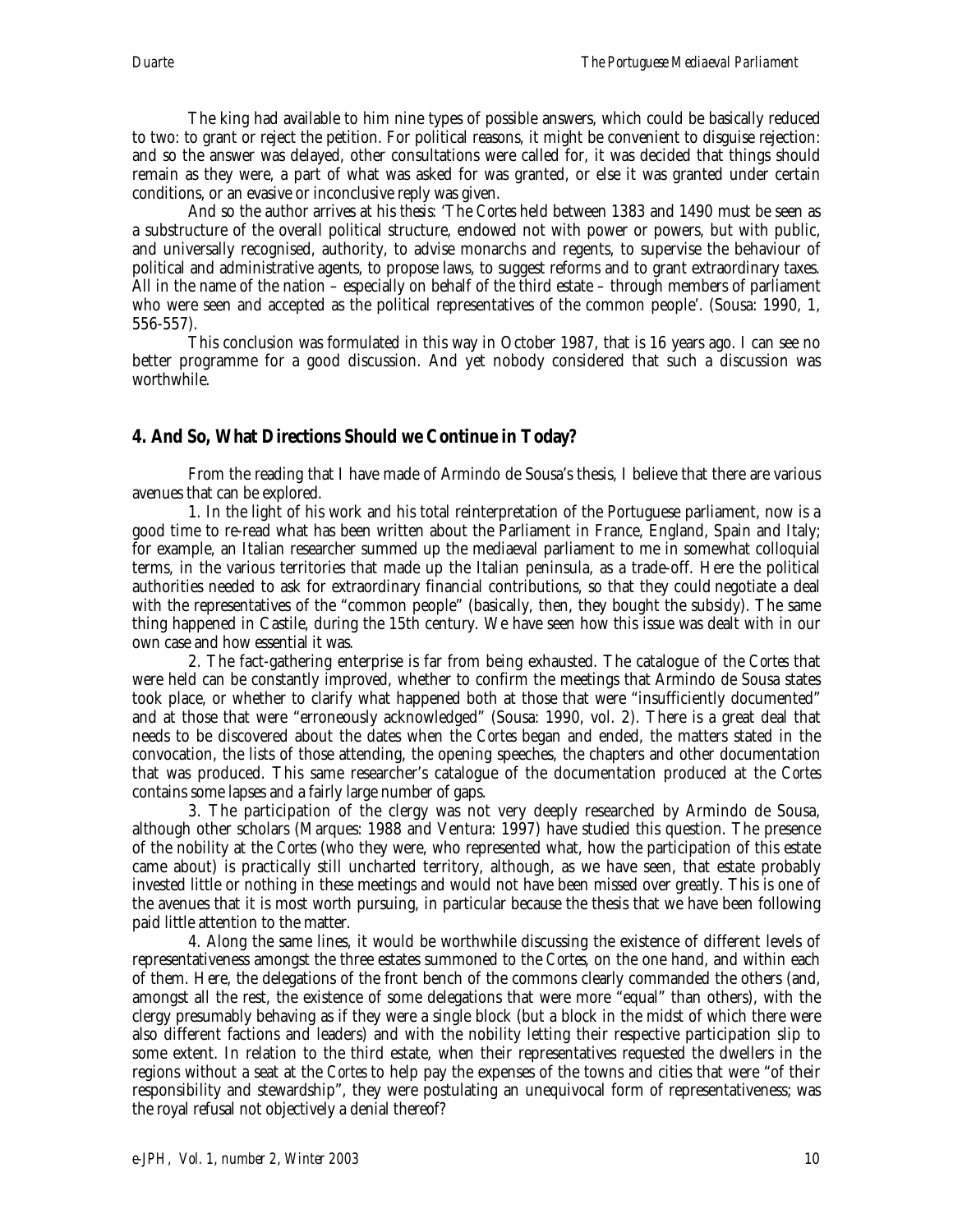5. It is not understood why no-one seems at any time to have thought about the royal delegation. We know that the king was present – *et pour cause* – at the official opening ceremony; and we calculate that he later absented himself, although in principle he must have remained in the region where the parliament was meeting. The answers to the chapters came either from his own mouth or were made on his behalf, granting, rejecting, postponing; but the negotiations with the boroughs and the maintenance of the royal decisions were, as they had to be, the responsibility of the highest-placed royal officers: a team that included (was coordinated by?) the head chancellor, and which would certainly include the *corregedor* (chief magistrate) of the court and perhaps those of the judicial districts, the men from the Exchequer (inspectors and accountants), the occasional high court judge, judges from the Civil Court or the Court of Petition... (Homem: 1990). In short, a team with a variable geometry depending on the complexity of the matters being dealt with, the relationship between the forces involved, as well as the actual duration and location of the *Cortes*. And it would be curious to know the part played by the king and the part played by his advisers in the final response given to the chapters.

6. One safe way of approaching the Portuguese mediaeval Parliament would always be to carry out a monographic study of each meeting of the *Cortes* (there are already some good examples of this), which may include the set of special chapters that were negotiated thereat. The systematic publication of the documentation, which is being undertaken by the Centre of Historical Studies of the Universidade Nova de Lisboa, goes some of the way towards achieving these objectives<sup>5</sup>. Examples of such would be studying the history of the participation of each borough at the *Cortes*: when it was there, which burgesses it sent, which chapters they understood it to be advantageous to purchase for their government, which seats the borough occupied and on which bench, how long it had done so and why. Barcelos, for example, was sometimes represented by the Count, sometimes by the burgesses from Porto, until it earned the right to its own seat in 1490; these were totally diverse, if not in fact opposite, situations.

7. Armindo de Sousa proposed a new and rigorous hermeneutics for the study of the documentation produced at the *Cortes* and, in particular, for the general chapters. This proposal continues to be generally ignored at present, and the texts of the chapters continue to be reproduced and commented upon uncritically, as if they were good "reports" of the state of the country. They both boil down to the same thing: either this historian's interpretation is challenged with well-grounded justifications or more care needs to be taken in using these texts.

8. Finally, Armindo de Sousa brought considerable theoretical enrichment to the study of the mediaeval parliament. As is frequently the case, this made it possible to shed light on countless aspects of the way in which the institution operated, which were being wrongly interpreted. It would be a pity if this legacy were lost and we returned to the simple uncritical transcription of documents.

# **Bibliography**

1

- Barata, Filipe T. (ed.) (2001). *Elites e redes clientelares na Idade Média*. Évora: Universidade de Évora/Colibri.
- Barros, H. Gama (1946). *Historia da Administração Publica em Portugal nos Seculos XII a XV*. Lisboa: Sá da Costa, 3, 125-195).
- Caetano, Marcelo (1953). *As Cortes de Leiria de 1254. Memória Comemorativa do VII Centenário*. Lisboa: Academia Portuguesa de História.
- Caetano, Marcelo (1963). Subsídios para a História das Cortes Medievais Portuguesas. *Bracara* Augusta, 14-15, 139-160.

Caetano, Marcelo (1981). *História do Direito Português. I – Fontes, Direito Público. 1140-1495*. Lisboa: Editorial Verbo.

**<sup>5</sup>** The Cortes of Afonso IV (1325-1357), Pedro I (1357-1367), Fernando I (1367-1383) have already been published; those of Manuel I (1495-1521) are currently being published.